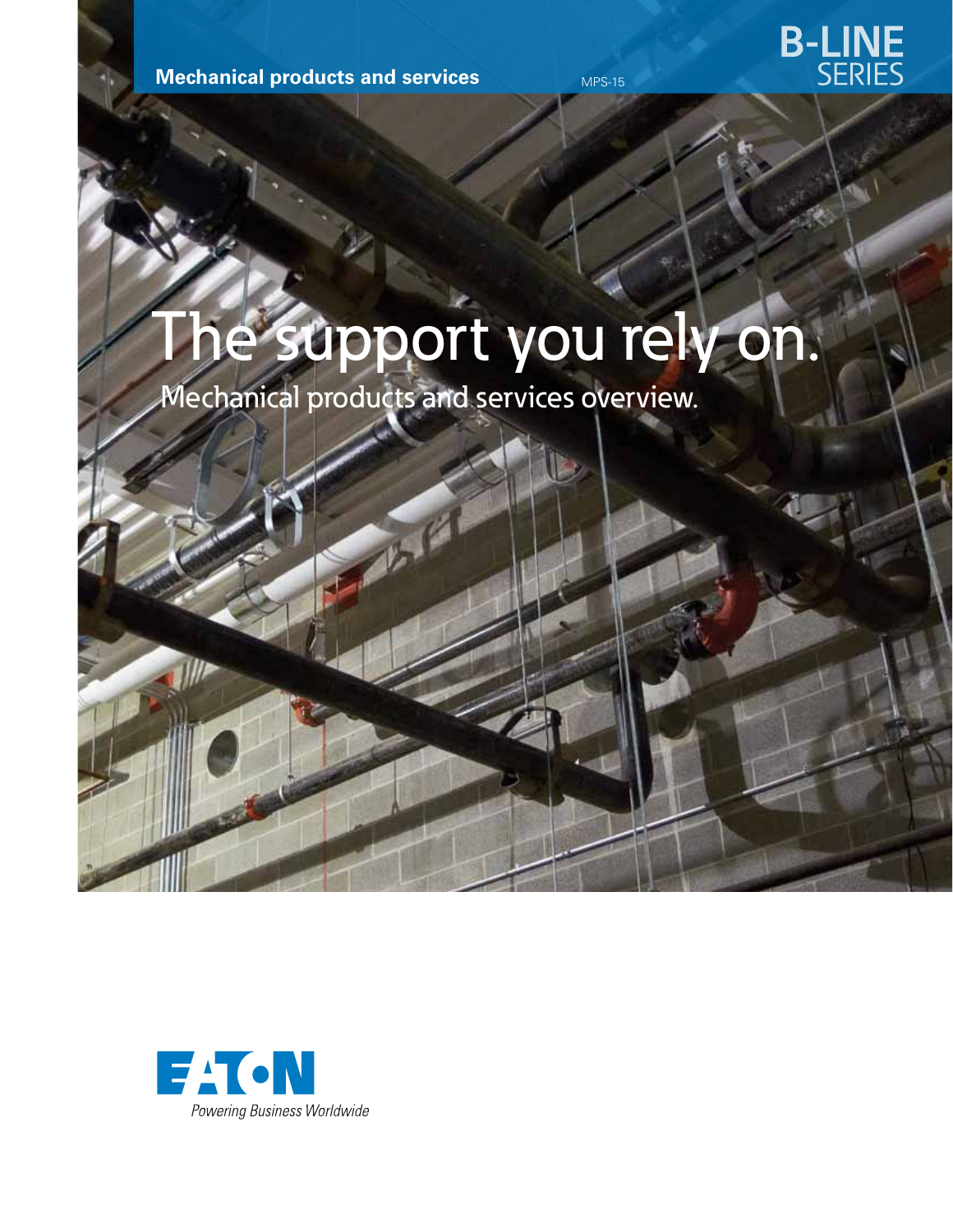## Strut System Solution

- Complete line of strut and strut fittings
- Unlike other offerings, our products are manufactured with structural grade steel
- Full traceability with brand stamping every 18 inches, including part number, material number and heat code number
- Roll to length strut
- Miter cutting and radius capabilities
- Special packaging and bundling
- • Dura Green™ finish



#### **Innovative, time-saving solutions**

The system includes a full line of solid, slotted hole (SH) and long slotted hole (S) channel, and other hole patters, as well as full line of fittings, clamps and beam supports. The system is available in wide variety of materials and finishes including pre-galvanized, stainless steel, hot dip galvanized,

Dura Green™ paint and other paints.



#### **Traditional strut systems 4Dimension™ strut systems**

Eaton's 4Dimension™ strut system changes how installers build and install support systems. These revolutionary strut profile designs and innovative accessories help installers compress project schedules and cut costs without sacrificing load while increasing configuration flexibility. With up to four-sided functionality, the 4Dimension strut system delivers up to 50% savings on materials and installation time.

**For more information, visit www.cooperbline.com/4Dimension.**



#### **Buzznut™ slip on lock nut washer**

- Combination design reduces on-site material handling
- Can be easily removed and adjusted
- Replaces jam nuts in high vibratory applications
- • Load capacities similar to all threaded rod
- Available in Zinc Plated or 316 stainless steel

#### **Combo nut washer**

- • Helps reduce overall installation time
- Combination design reduces the number of parts
- Serrated flange negates the need for a flat washer
- Allows for easy adjustment when installed in channel
- • Provides quick attachment for threaded rod
- Able to install using just one hand

#### **Services offered**

- • Sales engineering support
- Take-off services
- • CoSPEC™ Specifier Center
- Roll to length strut





- Combination design reduces the number of parts to handle and purchase
- Allows for easy adjustment when installed in channel
- Channel nuts and bolts have locking liquid applied (takes 5 ft./lbs. of torque to loosen)
- Helps eliminate spring protruding through bottom of slotted channel
- Helps reduce installation time



**For more information, visit www.cooperbline.com/strutsystems.**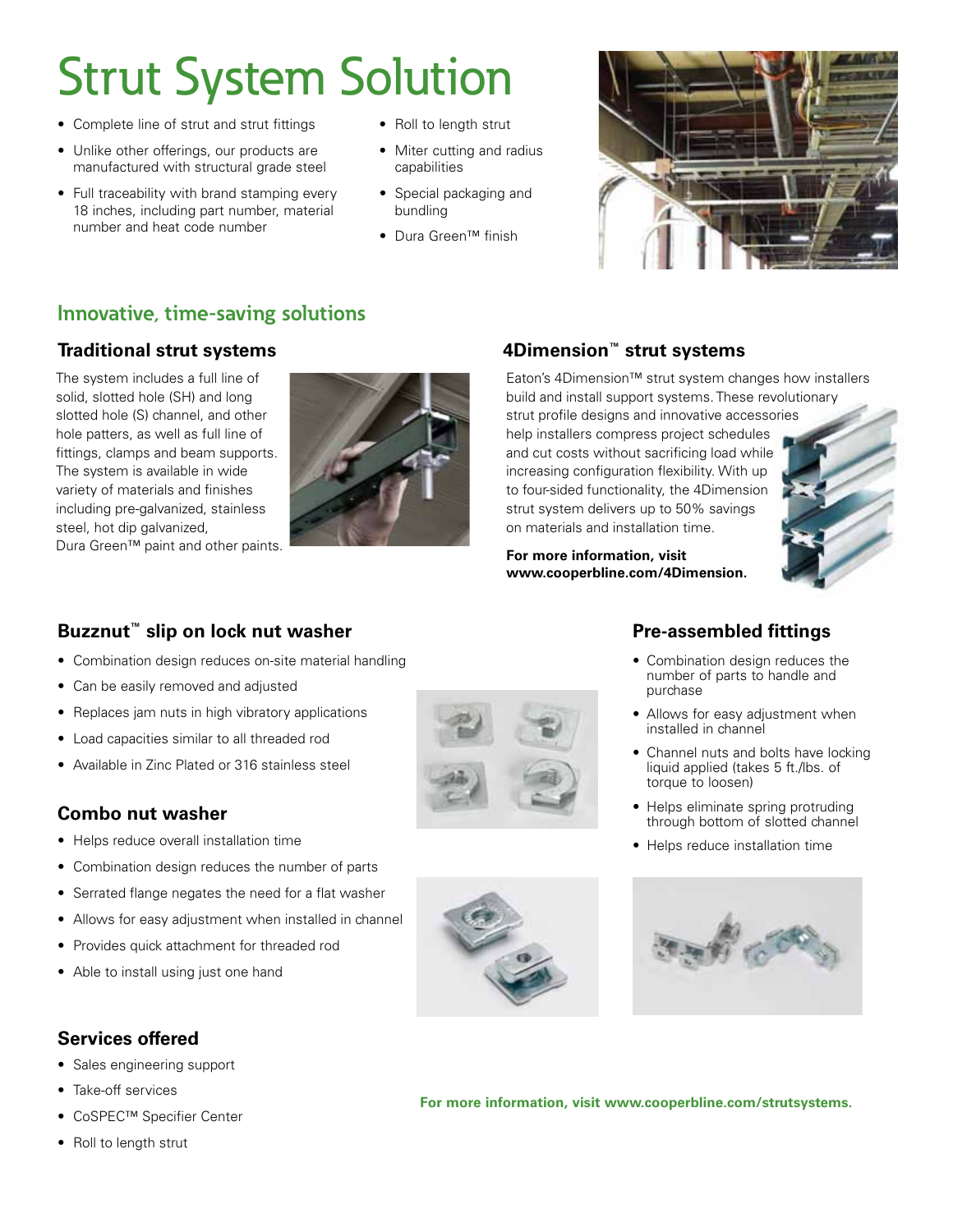## Tolco™ Seismic Bracing Solution

### **Don't leave your compliance to chance. Rely on us for support from bid to inspection.**

#### **Pre-bid to system design support**

Codes and requirements differ from location per project. Our seismic experts understand the codes and can help support customers in the pre-bid process. In fact, the earlier our customers engage us in the process, the earlier we can start reviewing the project to provide a solution that complies with the building code and project specifications. Our knowledgeable team will also work to find the lowest installed cost solution through the utilization of our labor-saving seismic bracing products.

#### **Advantages**

- 45+ years of seismic bracing experience
- • Lowest total installed cost solution
- • Knowledgeable seismic engineers and staff
- • Professional engineer certification
- Project management assistance
- Patented TOLCO seismic bracing products
- Products that meet or exceed codes & certifications: OSHPD Approved, NFPA, UL Listed, FM Approved
- One-source solution for seismic bracing, cable tray, pipe hangers, vibration isolation, strut systems and fasteners

#### **Product & installation support**

#### **Services**

- • Detailed review of project requirements
- Complete quote for products and services
- • Structural engineering recommendations
- Seismic force calculations
- • Seismic restraint layout for utilities
- BIM modeling
- Seismic design layouts
- Point of load analysis ("halo drawing")
- Full submittal package for final approval
- Plan revisions as needed

Eaton's seismic experts will work to establish the lowest total installed cost, so that customers can know that they have the right products at the right time for their installation and inspection. Eaton's TOLCO seismic bracing products inherent labor and time-saving features are designed to help speed the process of installation. Many of the TOLCO seismic bracing products allow for universal applications, reducing the number of SKU's required on the job-site. And with built-in visual verification features of the TOLCO seismic bracing products, the installer can be assured that they have properly installed the product, and inspectors can easily be assured of correct installation torque without the use of a torque wrench.

#### **Advantages**

- Universal application reduce the number of SKU's on the job-site
- Visual verification features help ensure proper installation and inspection
- Patented labor and time-saving TOLCO seismic bracing products
- One-source solution for seismic bracing, cable tray, pipe hangers, vibration isolation, strut systems and fasteners

### **Inspection & after sale support**

Our seismic experts are available before, during and after the sale. And at the most critical point of the project, we are available to support the project with on-site visits and inspection support.

#### **Advantages & services**

- • Certified installations
- Visual verification features help ensure proper installation
- Sales engineer job-site visits

#### **Services**

- • Installation manuals
- Detailed drawings and layouts
- Packaged and labeled products for room to room/floor to floor installation
- Project management assistance
- Sales engineer support

- Project management support
- Peace of mind

**For more information, visit www.tolco.com.**

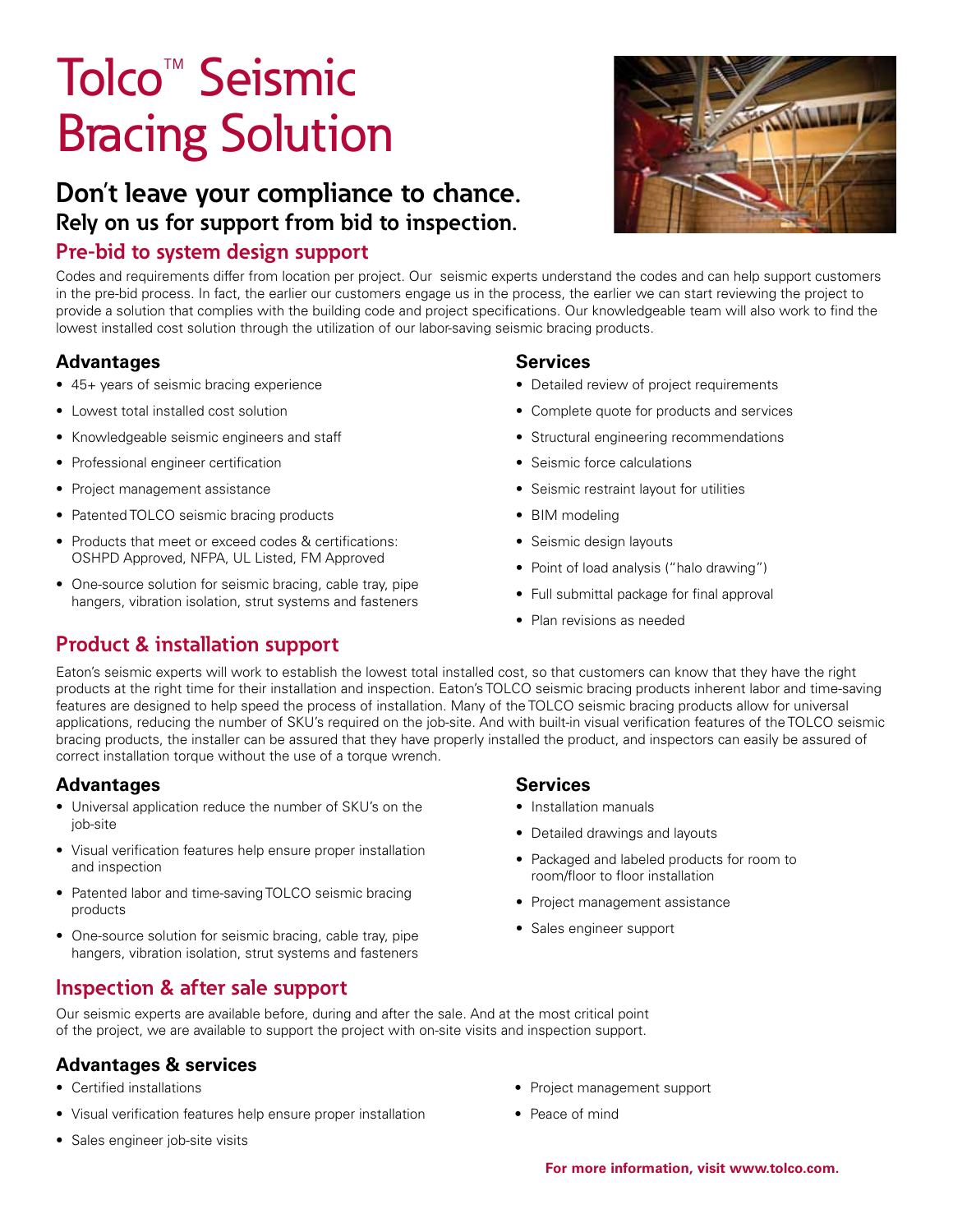## Pipe Hanger Solution

- Complete line of pipe hangers and supports
- • Stainless steel, plain, Dura-Copper™, galvanized, zinc, hot dip galvanized, Dura Green™ and Fiberglass
- Most manufactured in our U.S. facilities, certified to meet BAA
- Complete fire protection solution

### **Innovative, time-saving solutions**

#### **Snap 'N Shield™ Solution**

- Certification: UL classified for USA (UL-723 (ASTM E 84) and ULC listed for Canada (ULC-S102.2). Meets UL94 HB flammability standards
- Fast, east installation snaps into clevis hangers or channel, no tools required
- Integrated slots for liquid line tie wraps
- Snap-on design helps eliminate shield movement, helping prevent insulation damage that can lead to costly leaks
- Optional magnetic shock detection device
- Snap on design helps eliminate shield movement, helping prevent insulation damage





#### **Clevis Hanger Slide-Rite™ Design Feature**



- Unique design of the upper portion of the hanger constrains swivel of the hanger bottom making installtion easier
- Design aligns bolts for quicker overhead installation

#### **Sales Engineering Support**

- Made to order hangers special sizes and finishes are available upon request
- • CoSPEC™ Specifier Center



#### **Kwik-Clip™ Mounting Clip**

- One piece design helps reduce installationtime; no tools or hardware required to install
- Quicly attaches to channel or ATR
- Non-metallic design eliminates metal-to-metal contact which helps prevent galvanic corrosion
- Working temperature range of -40°F to +275°F
- Meets UL2043 requirements for plenum rating and UL94 HB flame rating



#### **CPVC Solutions**

- Support CPVC and Steel piping in different orientations as a support, guide, or surge restraint
- Beveled edges eliminate potential for pipe damage
- No sharp edges and no compressive loading on the fitting which allow the pipe to expand and contract safely
- Single fastener point simplifies installation



**For more information, visit www.cooperbline.com/pipehangers.**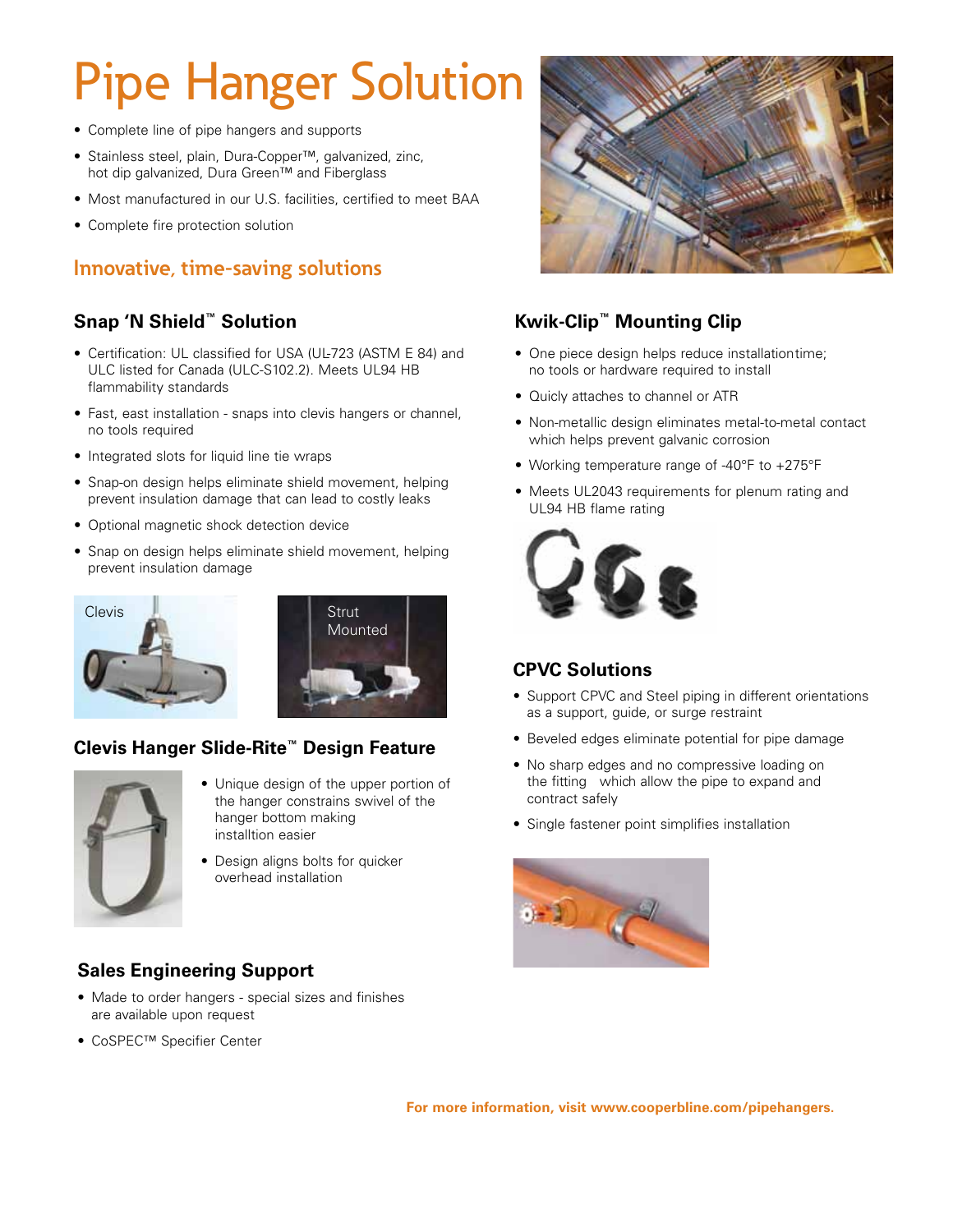# The support you rely on.

### Improving efficiency and safety during installation with maximum return on investment.

#### **Innovative, time-saving solutions get the job done fast and offer the lowest overall installed costs**

Our primary focus is to deliver innovative product solutions that offer faster installation that in turn can help lower your installation costs. We are proud to say that we're consistently able to help provide our customers with the lowest total cost solution compared to other methods.

#### **Quality and craftsmanship mean our products are built to last**

At Eaton, we are proud of the demanding standards of research, design, engineering and manufacturing that go into every one of our products. We are a leading ISO Certified 9001:2008 manufacturer of support systems for good reason: our products are of the highest quality, so you can rely on them for years of dependable service. Exceptional quality and value – that's what our customers have come to expect.

#### **Thousands of products to meet virtually any need**

You can rely on Eaton for one of the broadest range of B-Line series support systems in the industry. We offer architects, engineers, contractors and others complete solutions for supporting and protecting your building infrastructure systems. With more than 60 years of organizational and operational excellence, we have earned our customers' trust while becoming the one-stop provider of resources, expertise and innovative products that also result in the lowest total cost solution.

### **Engineering services**

We offer engineering services to support project sales, pre-bid support, layout and design, stamped calculations, engineered solutions and installation certification.

#### **eTools to help make your job easier**

**CoSPEC™ Specifier Center** — Our goal is to be a leading provider of information and resources to design and engineering professionals engaged in the design, construction, and maintenance of engineered MEP&T facility subsystems globally. That is why we developed the CoSPEC Specifier Center – a one-stop design resource for our products. With nearly 100 different CAD, BIM, and graphic formats, customers can easily select, view and download our products in 2D and 3D. **www.cooperbline.com/CoSPEC**

**Design Center** — Our Design Center allows you to access AutoCAD® details and other CAD formats, install various design software programs, download specifications, view issues from our Technical Paper Series and utilize various calculation programs.

#### **www.cooperbline.com/designcenter**

**TOLBrace™** — Our user-friendly software assists designers to evaluate seismic brace orientations, structural attachments and calculate appropriate load capacities for fire sprinkler systems. TOLBrace also creates a complete submittal package, in conformance with NFPA, UL, FM, OSHPD, IBC or CBC. **www.tolbrace.com**

#### **For more information, visit www.Eaton.com/b-lineseries.**